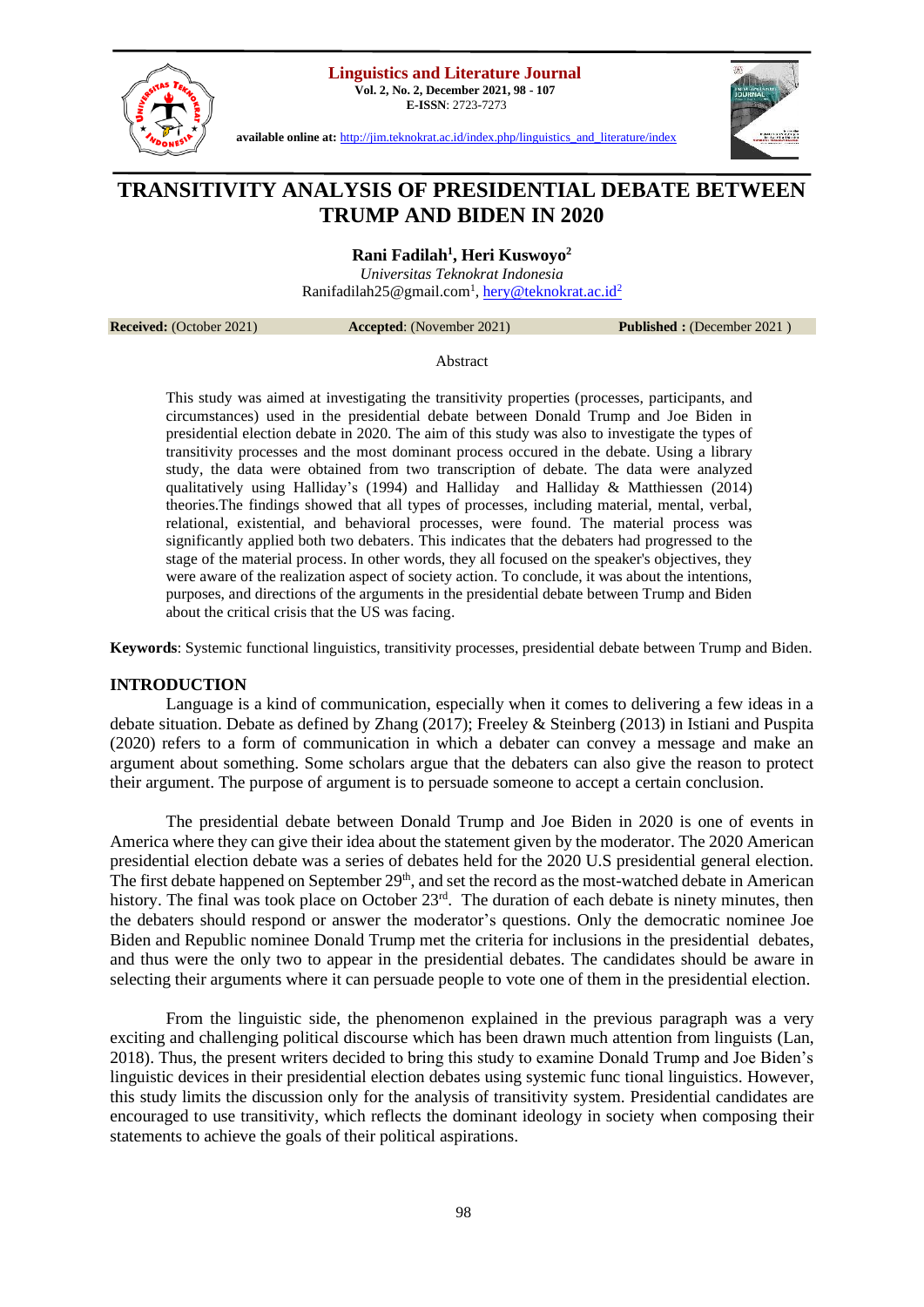This study applies an efficiency tool to analyze debate which is systemic functional linguistics (SFL) approach (Lan, 2018). SFL is a way to analyze how language works or functions in doing communication proposed (Halliday and Matthiessen (2014). The concept of SFL, according to Afrianto, Sujatna, Darmayanti, and Ariyani, 2020); Kuswoyo et al (2020); and Kuswoyo (2016), language is more of a meaningful resource than a set of regulations. The text-context interaction is also highlighted in SFL. SFL is a method for analyzing a text at multiple levels, ranging from lexicon-grammatical to text structure, and discourse. Semantic can also be revealed. Additionally, SFL is concerned with the meaning that the speaker produced (Kuswoyo et al, 2021). These meaning includes interpersonal, textual, and ideational meaning. This study focuses on experiential meaning or ideational meaning. Marbum (2016) and Afrianto, Indrayani, and Soemantri, 2014); Kuswoyo et al (2013) stated that ideational meaning refers to a person, an event, a phenomenon, an action, a situation, etc. Thus, metafunctions could be used to examine the text and see how it is produced. Transitivity analysis is useful for examining spoken texts, but additional research is needed to support its explanation of discourses. Transitivity analysis is most widely applied in literary works and news articles, although it is not widely used in spoken texts. Transitivity reveals the realization of ideational meaning at the clause level (Participants, processes, and circumstances).

A large and growing body of literature has investigated transitivity from various topics; sonnets (Afrianto, Indrayani, and Seomantri, 2014; articles (Marbun 2016; Munalim 2017); presidential debates (Lan, 2018; Fadilah and Kuswoyo (2021) and classroom discourse (Kuswoyo and Rido, 2019). For example, Afrianto, Indrayani, and Seomantri (2014) focused on transitivity on Shakespeare's sonnets. A study by Marbum (2016) deals with the process types of transitivity found in the National Geographics' artiles. In 2017, Munalim (2017) published a paper in which they described mental processes in teachers' reflection papers: a transitivity analysis in systemic fucntional linguistics. Similarly, in Lan's (2018) studies have shown that in transitivity processes, Donald Trump's simple and causal speaking style contributes to his improbable victories in modern US history. Other studies (Kuswoyo and Rido, 2019) have considered the process types in Engineering lecture Introduction. Recently, Fadilah, and Kuswoyo (2021) investigated transitivity analysis in news reports on Covid 19 of Jakarta Post-press. Although some research has been carried out on transitivity, there is very little scientific investigating of transitivity system on presidential debates. Thus, this study aims to address the following research questions:

- 1. What kinds of transitivity processes are used by Donald Trump and Joe Biden in the 2020 American presidential election debates?
- 2. What is the dominant of transitivity process used by Donald Trump and Joe Biden in the 2020 American presidential election debates?

#### **METHOD**

A research method is a pivotal tool in research since it presents different points of view Suprayogi and Pranoto, 2020). This study applied a qualitative research method and library study because the data involved in the form of words, phrases, and clauses. Halosko 2010 in (Ivana and Suprayogi, 2020), qualitative research is a kind of study that collects and analyzes data by using nonnumerical data to evaluate its meaning. Further, this present study also used a library study. The library research provides a source of data that focuses on a specific issue, and those data may be conveniently accessed by the present writers offered by Merriam (2009). Meanwhile, to answer the research question, the study used systemic functional linguistics theory by Halliday (1994) and Halliday and Matthiessen (2014). The aim of this study is to investigate the types of transitivity processes used by Donald Trump and Joe Biden in presidential debate in 2020.

Besides, the primary data of this current study were taken from two texts of debates between Donald Trump and Joe Biden in 2020 American presidential election debates. There were two debate texts taken from the Donald Trump and Joe Biden labeled into DT and JB. Those texts were obtained from online media namely Rev blog spot (https[: www.rev.com/blog/trancripts/Donald-trump-joe-biden-](http://www.rev.com/blog/trancripts/Donald-trump-joe-biden-1st-presidential-debate-transript-2020)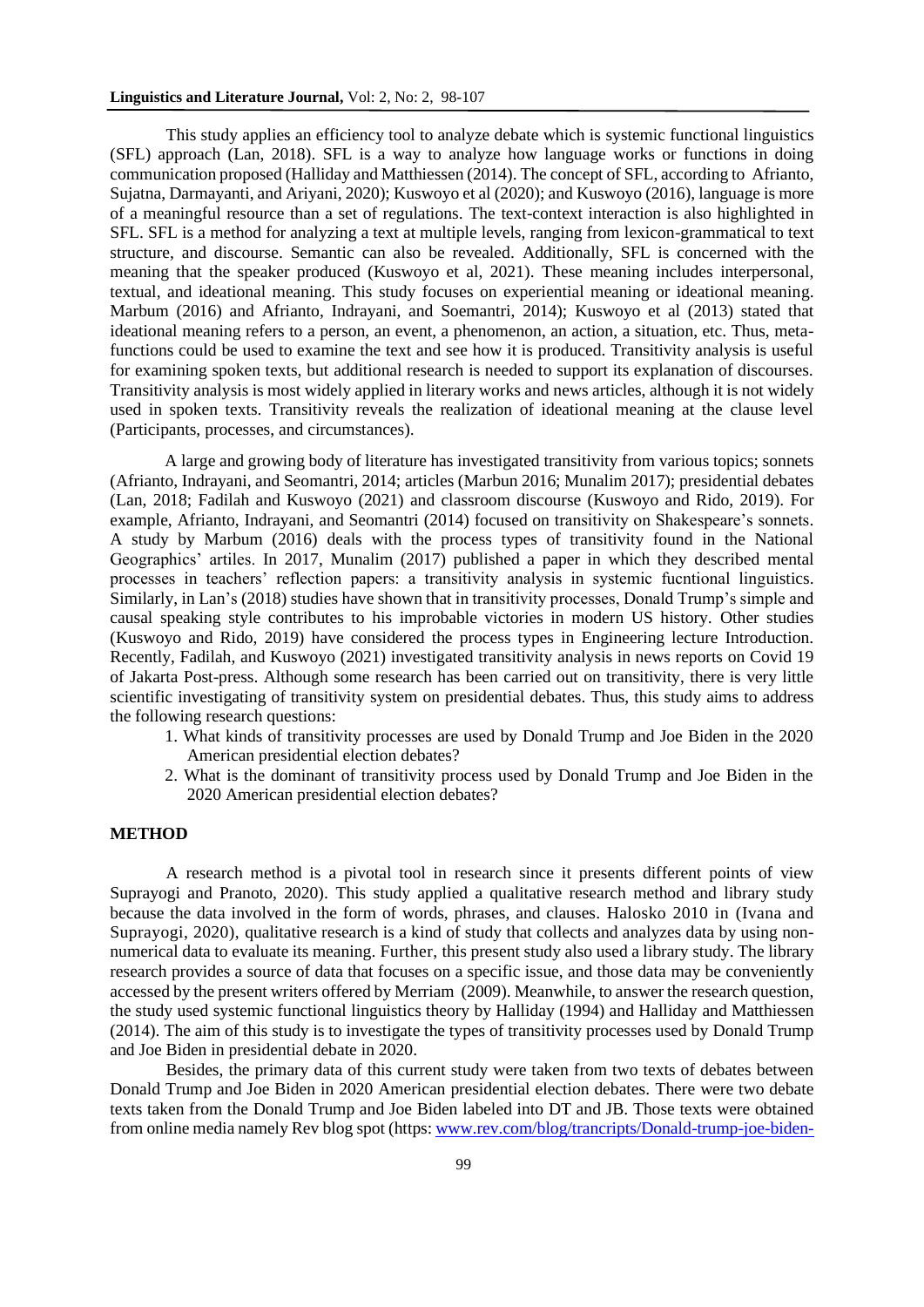[1st-presidential-debate-transript-2020](http://www.rev.com/blog/trancripts/Donald-trump-joe-biden-1st-presidential-debate-transript-2020) and https[: www.rev.com/blog/transcripts/donal-trump-joe-biden](http://www.rev.com/blog/transcripts/donal-trump-joe-biden-final-presidential-debate-transript-2020)[final-presidential-debate-transript-2020\)](http://www.rev.com/blog/transcripts/donal-trump-joe-biden-final-presidential-debate-transript-2020).

The present writers adopted the data analyzing technique from Kuswoyo and Rido (2019). This current study tagged every clause with DT/Mat01/ I. As an example, clause DT/Mat01/I. DT means Donald Trump, Mat means stand for material process, 01 means first clause, and I stand for symbol of the order of data based on the highest percentage. The analysis steps involve examining clauses for transitivity, determining a percentage for participants, process, and context, presenting the findings, discussing the findings, and drawing a conclusion.

# **FINDINGS AND DISCUSSION**

This study uses two debate texts of Donald Trump and Joe Biden as sources of the research. Then each clause that indicates transitivity processes in the table is classified. The findings show that all processes are found. They are material process, mental process, relational process, verbal process, behavioral process and existential process. Further, the data reveal that the most dominant process used in presidential debate Trump and Biden is material processes. It can be seen in the following table.

| N <sub>0</sub> | <b>Transitivity</b> | <b>Donald Trump</b> |            | <b>Joe Biden</b> |            |
|----------------|---------------------|---------------------|------------|------------------|------------|
|                |                     | Frequencies         | Percentage | Frequencies      | Percentage |
|                | Material            | 281                 | 44,6%      | 204              | 46,6%      |
|                | Mental              | 204                 | 32,4%      | 107              | 24,4%      |
| 3              | Verbal              | 65                  | 10,3%      | 59               | 13,4%      |
| $\overline{4}$ | Relational          | 51                  | 8,1%       | 27               | 6,2%       |
| 5              | Existential         | 24                  | 3,8%       | 38               | 8,7%       |
| 6              | <b>Behavioral</b>   |                     | 0,8%       | 3                | 0,7%       |
|                | Total               | 630                 | 100%       | 438              | 100%       |

# **Table 1. Distribution of transitivity processes found in the presidential debate between Donald Trump and Joe Biden**

Table 1 shows that 630 clauses found from Donald Trump's texts and 438 clauses from Joe Biden's texts. The findings further reveal that Trump tend to use material process that is 44,6% with 281 times of occurances, followed by mental process 32,4% with 204 times next is the verbal process 10,3% or 65 times, and relational process with 8,1% or 51 times of occurances. For the existential process contribute 3,8% and the last is behavioral process with 0,8% or 5 times that occur in the presidential debate text. Meanwhile, in Joe Biden's debate text, it was 438 transitivity processes found in the presidential debate text. Similar to Trump, Biden dominantly respond the questions or arguing some statement through material process that is 46,6% or occur 204 times. It was followed by mental process with 24,4% or 107 times, then the verbal process with 13,4% or 59 times, fourth was existential process with 8,7% or 38 times. Next, relational process with 6,2% or 27 times. The last is behavioral process with 0,7% or only 3 times from the Joe Biden.

#### 1. Material Process

Process of doing, happening or creating something or physical activities and tangibles action is material process (Eklesia & Rido, 2020). Halliday (1994) calls them action clauses expressing the fact that something or someone undertakes some action or some entity "does" something which may be done to some other entity. These processes can be probed by asking what someone did. There are two essential participants, namely actor and goal. The example of data is illustrated below.

#### (1) JB/Mat173/I

*If we get the vaccine*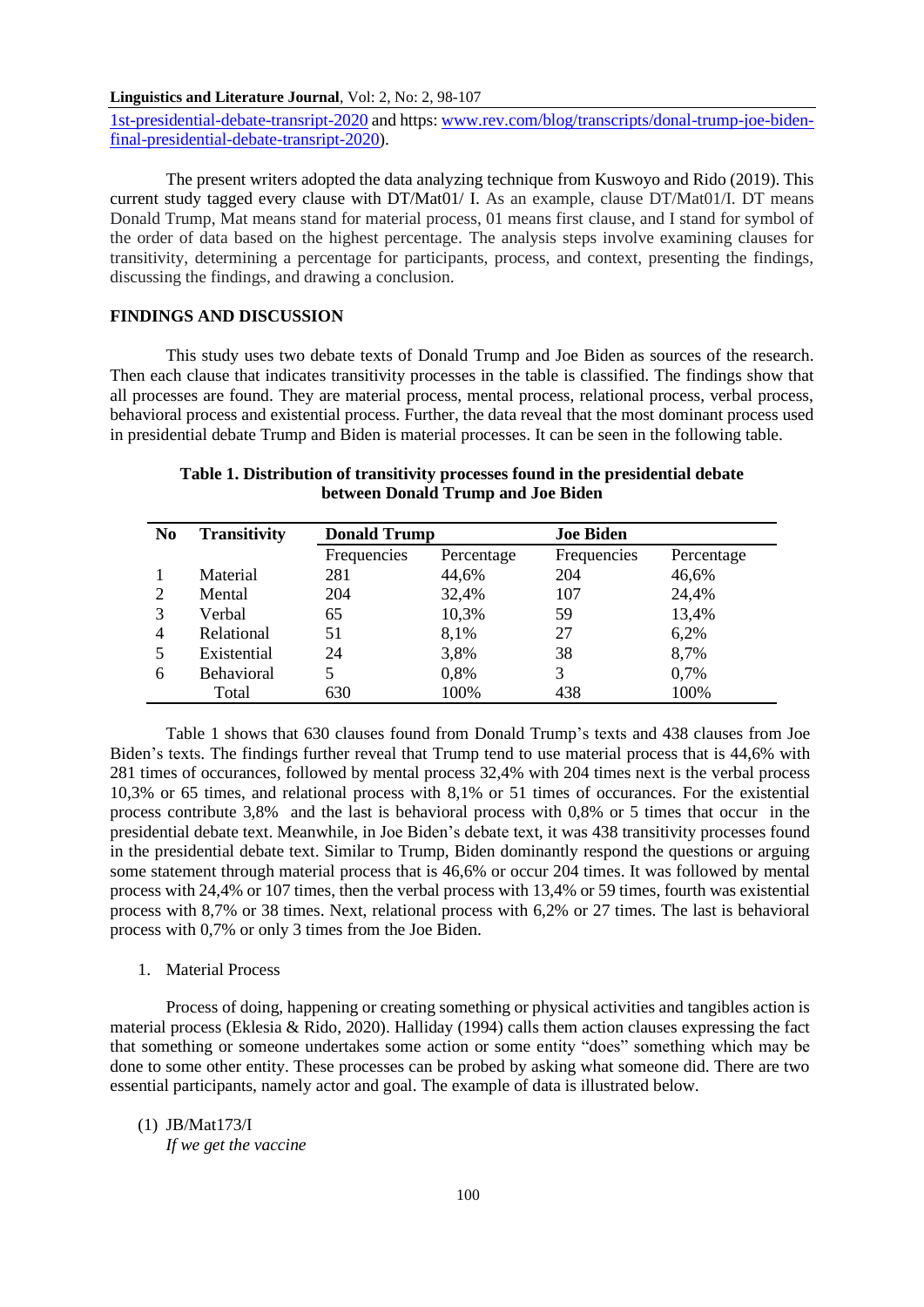| A/ آ | get                      | the vaccine |
|------|--------------------------|-------------|
| ctor | <b>Process: Material</b> | Goal        |

The datum (1) above is talking about the vaccine that has not been available yet in the US. The actor "we" is the representation all of people or the society in US, whereas the word "get" is the process that actor need, and "the vaccine" is the goal of the material process. From this clause explains that all of people in US should get the vaccine. Then, the second material process as followed.

Data (2) from *I want to give them better health care at a much lower price.*

#### (2) DT/Mat180/I

*I want to give them better health care at a much lower price.*

|       | want to give             | them better health care at a much<br><i>lower price.</i> |
|-------|--------------------------|----------------------------------------------------------|
| Actor | <b>Process: Material</b> | Goal                                                     |

The data above shows that the actor is "I". "want to give "is the material process that acts by the actor, and the goal of the clause is "them better health care at a much lower price". This clause describes that "I" is the representation of President Donald Trump, and "Them" is the representation of people or the society in the United States. It reveals that the President Donald Trump wanted to give society in US better healtcare with much lower price than Obama Care.

2. Mental Process

Halliday (1994) proposes that the three important sub-types are: 1. Perception (seeing, hearing, etc ), 2. Affections and 3. Cognitions (thinking, knowing, understanding, etc.) That's a mental process. There are two participants in the mental process: Senser and Phenomenon. First, a senser is a conscious person who is experiencing, thinking about, or seeing something. Thought refers to cognitive sense, seen refers to perceptual sense, and love refers to emotions sense. The sensers detect the presence of a conscious being engaged in a mental process. The second phenomenon is that the set of entities that can play this role is not limited to any semantic or grammatical category. It triggered a mental process that revealed a far bigger pool of potential participants (Munalim, 2017). The data of mental process are presented below.

(3) DT/Men412/II

*But I don't want to accept the National Guard*

| <b>But</b> |        | don't want to accept   | the National Guard |
|------------|--------|------------------------|--------------------|
|            | Senser | <b>Process: Mental</b> | <b>Phenomenon</b>  |

The mental process is identified by the process "don't want to accept" and "I" is the senser, while the phenomenon is "The National Guard". From the clause, the senser "I" is the representation of the president Donald Trump where does not want to accept the National Guard in United States. It is contrast with Munalim's research (2017), where his research focused on the analysis of mental process. In his research, mental process becomes the third ranks, then in this current study becomes the second ranks. His research presents the word that express verbal process in any sub-types namely: cognitive sensing, desiderative sensing, perceptive sensing and emotive sensing that found in his research. Then, the next is the mental process offered below.

## (4) JB/Men536/II

*He's just afraid of counting the votes*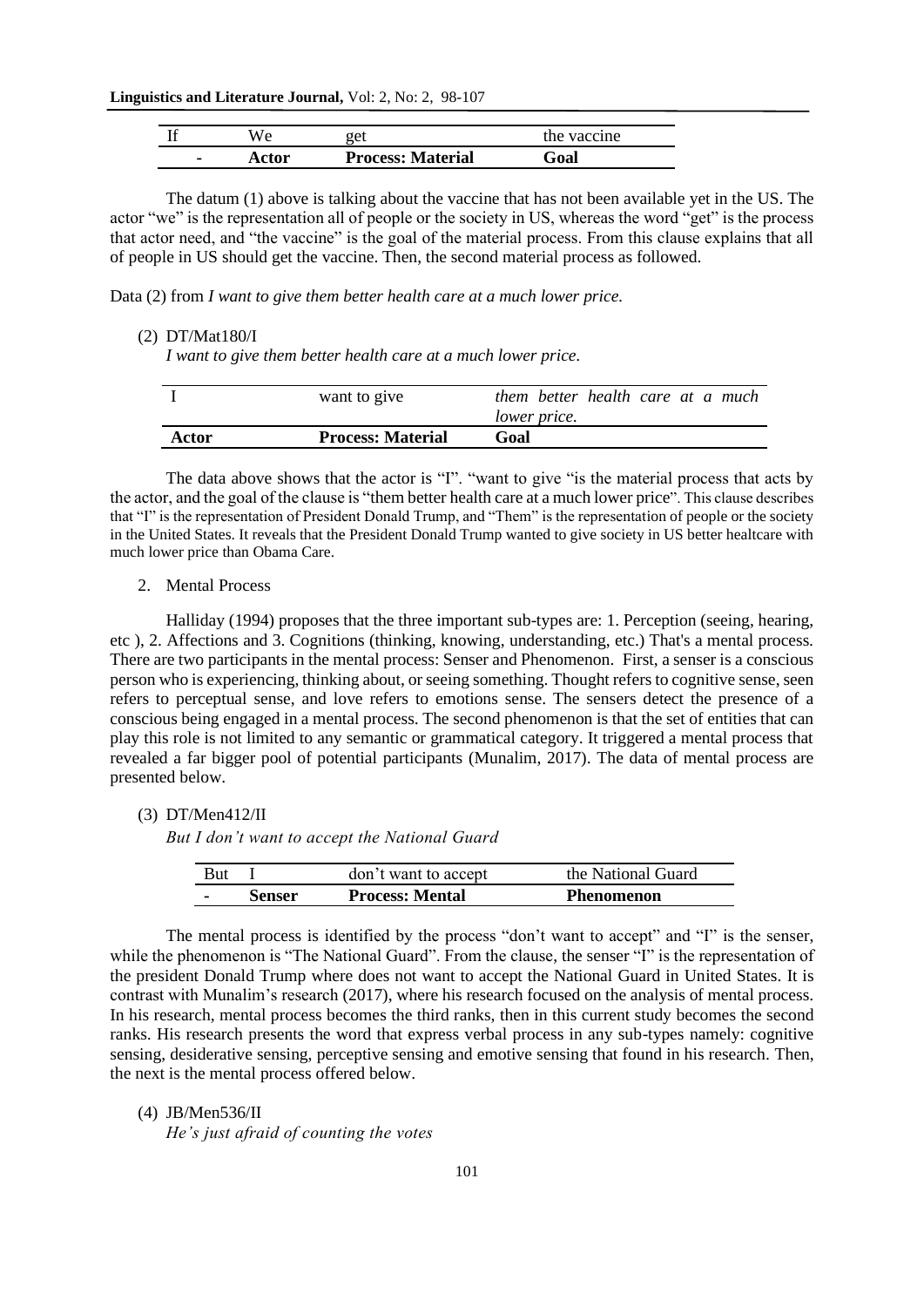| He            | is just afraid         | of counting the votes |
|---------------|------------------------|-----------------------|
| <b>Sensor</b> | <b>Process: Mental</b> | Phenomenon            |

In datum (4) above, the mental process of word "is just afraid" shows the feeling of the senser. It is taken from the Joe Biden dialogue in debate texts, the participant "he" is the senser in terms of transitivity interpretation, who feel the mental process of "is just afraid". The phenomenon is in the word "of counting the votes". This clause shows that the sensor "he" is the pronoun from the president Donald Trump who feeling "is just afraid" because of counting the votes by the Americans.

## 3. Verbal Processes

Saying is a verbal process employed by Halliday and Matthiessen (2014). Participants in this process include the speaker/sayer (participant who is the speaker), and the receiver (the one who addressed the information, the beneficiary of a verbal message, occurring with or without a proposition depending on position in the clause). Verbiage (the verbalization itself) is another term for verbalization. The word that express the verbal (e.g. assertions, questions, responses, and stories).

## (5) JB/Ver326/III

*I've been arguing that*

|       | have been arguing      | that   |  |
|-------|------------------------|--------|--|
| Sayer | <b>Process: Verbal</b> | Target |  |

Based on the data above, "I" refers to the Sayer. It represents the vice president Joe Biden. While, the verbal process is "have been arguing" and for the target is "that". To simply this clause, it reports that the Vice President Joe Biden has been arguing related to the families who had small amount of drugs, and the families should get the sequences of it, then the vice president arguing that the families should go to treatment across the board not send them to jail.

## (6) DT/Ver962/III

*They refuse to talk about it*

| They  | refuse to talk         | about it |
|-------|------------------------|----------|
| Sayer | <b>Process: Verbal</b> | Target   |

This datum (6) shows that the sayer of the clause is "They" which reflects to everybody, the media, and allies. Meanwhile, the verbal process that Trump used is "refuse to talk", and "about it" as the target. In this context, "It" refers to the truth that money totally three and a half million dollars. And Jow will announce the truth what secretlyto the public and also Joe Biden will discredit his position in "His position has been totally thoroughly discredited". This means that the media and the member of rallies have been refused to talk about the truth that safety secretly by Donald Trump.

# 4. Relational Process

A relational process is one in which a participant's identity and description are linked. Relational processes can be divided into two categories. They are relational attributive and identifying processes. The process of being is the attribution relational process. There are two types of players in the attributive relational process: carriers and attributes. Identifying relational process, on the other hand, is the act of assigning a value to something. Tokens and values are both involved in this process. The data is illustrated bellow:

# (7) DT/Rel419/IV *Antifa is a dangerous radical group*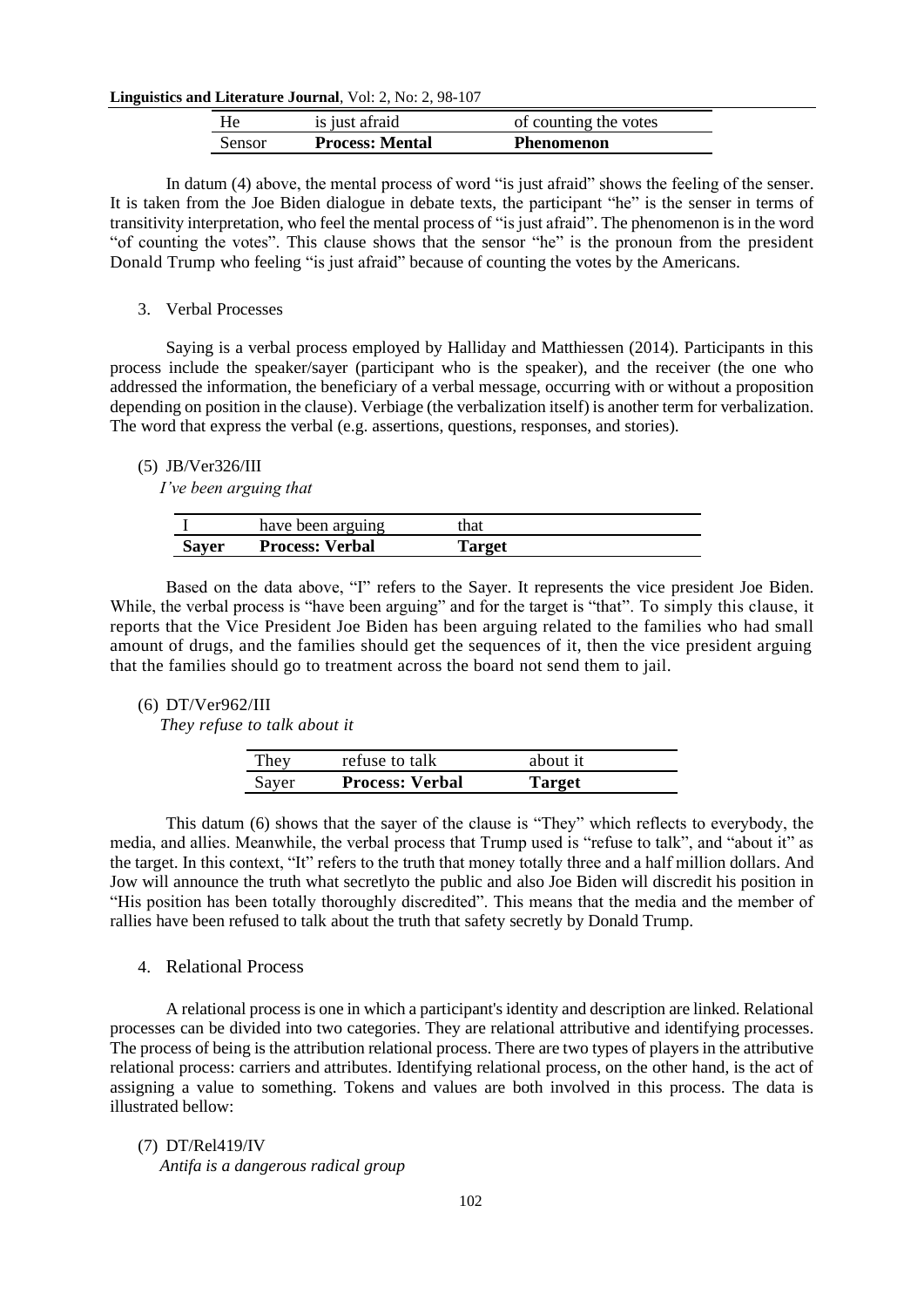| Antifa |                                        | a dangerous radical group |
|--------|----------------------------------------|---------------------------|
| Token  | <b>Process: Relational identifying</b> | Value                     |

The clause above shows that the relational identifying process type is elaborated. In terms of participant function, "Antifa" is an identifed and "A dangerous radical group" function as an identifier, the verb be (*is*) is employed by the President Donald Trump in transitivity term to express warming up sub-phase that aims at stating that Antifa is a dangerous radical group in America. In this current study has similarities with (Wahyudin, 2016), where relational process is the fourth rank in the both. Meanwhile, in his research he found only 4 relational processes in the news item.

(8) JB/Rel726/IV

*We were President and Vice President*

| We             | Were                                 | president and Vice President |
|----------------|--------------------------------------|------------------------------|
| <b>Carrier</b> | <b>Process: Relational Attribute</b> | Attribute                    |

From the datum (8) above, it shows the relational attribute process appear in the debate between Donald Trump and Joe Biden. The clause above is the relational process of attribute. Where the carrier is "we" follow the relational process "were" and the attribute is in the word "President and Vice President". From the clause above, the present writer concludes that Joe Biden at that time when he and Donald Trump as president and the vice president, they will try do something to facing the issue regarding business with China.

# 5. **Existential Processes**

The act of existence is referred to as the existential process. It suggests that something had happened or seemed to happen. Existential processes are described by existing verbs like "be," "exist," and "arise," and the existent can be anything. It also reflects experience by saying, "There was/is something." It also conveys feelings. According to Halliday and Matthiessen (2014) 'the existing is any form of phenomenon that a nominal group in the sentence experiences during this process. The sample data of existential process is illustrated below.

#### (9) JB/Exis015/V

*There is a hundred million people who have pre-existing conditions*

| There |                             | hundred million people who have pre-existing<br>conditions |
|-------|-----------------------------|------------------------------------------------------------|
|       | <b>Process: Existential</b> | <b>Existent</b>                                            |

Datum (9) above shows that the existential process 'be' verb is was used. This process was used in the five rank for the occurrence in debate text. The use of the existential process in debate between Donald Trump and Joe Biden reflects the sub- phase looking back to the society in America who have the pre-existing conditions. In term of transitivity interpretation, hundred million people who have preexisting conditions as existent. This finding similar to the research present by Afrianto and Inayati, Existential process in Harry Potter and the Chamber of Secret: a Systemic Functional Linguistic Study, 2016. Meanwhile, their research focused on the existential process that appears in Herry Potter and the Chamber of secret. In their research they found a lot of existential process with the key word "there". There are two existent that (Afrianto and Inayati, Existential process in Harry Potter and the Chamber of Secret: a Systemic Functional Linguistic Study, 2016) found in their research, namely: existent of entity and existent of event.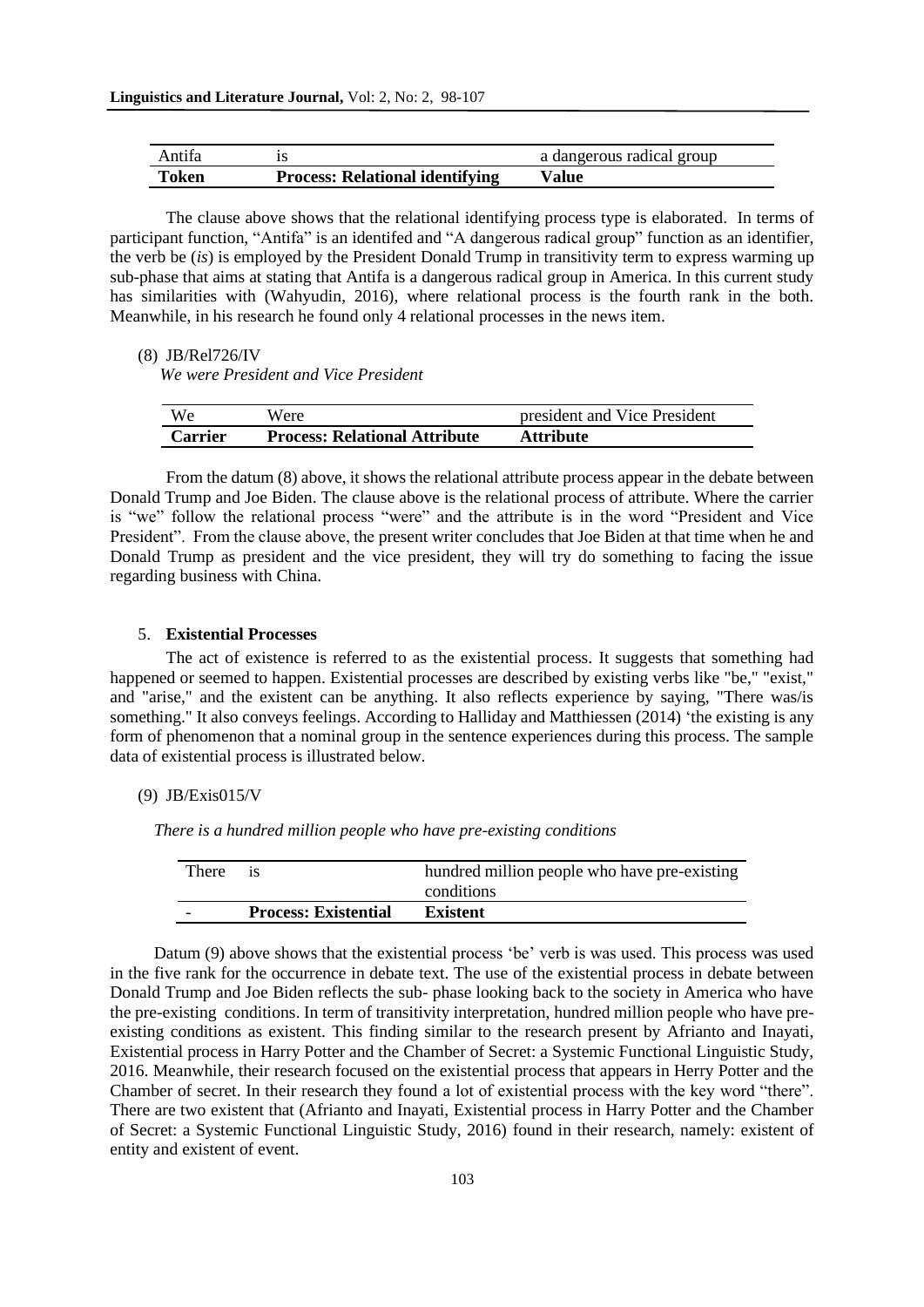(10) DT/Exis546/V

*Today there was a big problem*

| <b>Today</b> | there | Was                         | a big problem |
|--------------|-------|-----------------------------|---------------|
| Circ: Time   |       | <b>Process: Existential</b> | Existent      |

The data above shows that the existential process is used by Donald Trump in his debate. "Today" is the circumstance of time. While, the existential process is "was" is because to prove to existing this process. Then, "a big problem" is the existent, because it is involved and realized in this existential process. From the data above, the present writer can conclude that Donald Trump gave information that there is a big problem that American faced at that time.

## 6. **Behavioral Processes**

The process of psychological or psychological activity is described as the behavioral process. This category of processes is something between mental and physical processes, and they usually only have one participant. The Behaver, the main participant, is usually a cognizant being. There is sometimes a Behaviour Range, such as a Participant, that extends the procedure. It can be seen in the following data.

(11) JB/Beh206/VI

*I am concerned that any court would settle* 

| Behaver | <b>Process: Behavioral</b> | <b>Existent</b>      |
|---------|----------------------------|----------------------|
|         |                            | settle               |
|         | am concerned               | that any court would |

Based on data (11) above, it shows the behavioral process. Behavioral process is the last rank of transitivity processes appears in the debate between Donald Trump and Joe Biden. The behaver is "I" where I is represent of pronoun Joe Biden, where it use the behavioral process "am concerned" and the existent is "that any court would settle ". From the datum above, the present writer shows Joe Biden concerned or focused on the court would be settle at that time. This findings on behavioral process contrast to (Kuswoyo & Rido, 2019) where in their research, behavioral process become the fifth. Meanwhile, in this current study is the last rank. Their research found the behavioral process "look" is to express the psychological activity.

## (12) DT/Beh924/VI

*They cried in the Oval Office*

| <b>Behaver</b> | <b>Process: Behavioral</b> | <b>Circ: Location</b> |  |
|----------------|----------------------------|-----------------------|--|
| They           | `ried                      | in the Oval Office    |  |

Data 12 shows that behavioral process also used by Donald Trump. The behaver is "they" where they use the behavioral process "cried" and the circumstance of location is appear of "in the Oval Office". The present writer shows that the behaver "they" is the pronoun of some liberal people cried in the Oval Office or in Donald Trump's Office.

From the Table 1, it shows that the most dominant process of transitivity found in debate text is material process. The domination of the material process in debate texts between Donald Trump and Joe Biden indicates that the debate or the respond of statement from the moderator or interlocutors are centrally focused on the issues that moderator ask regarding the hot issues in that time concerning the goal of the debate to convey the audiences or the society, and to know what will the president do in the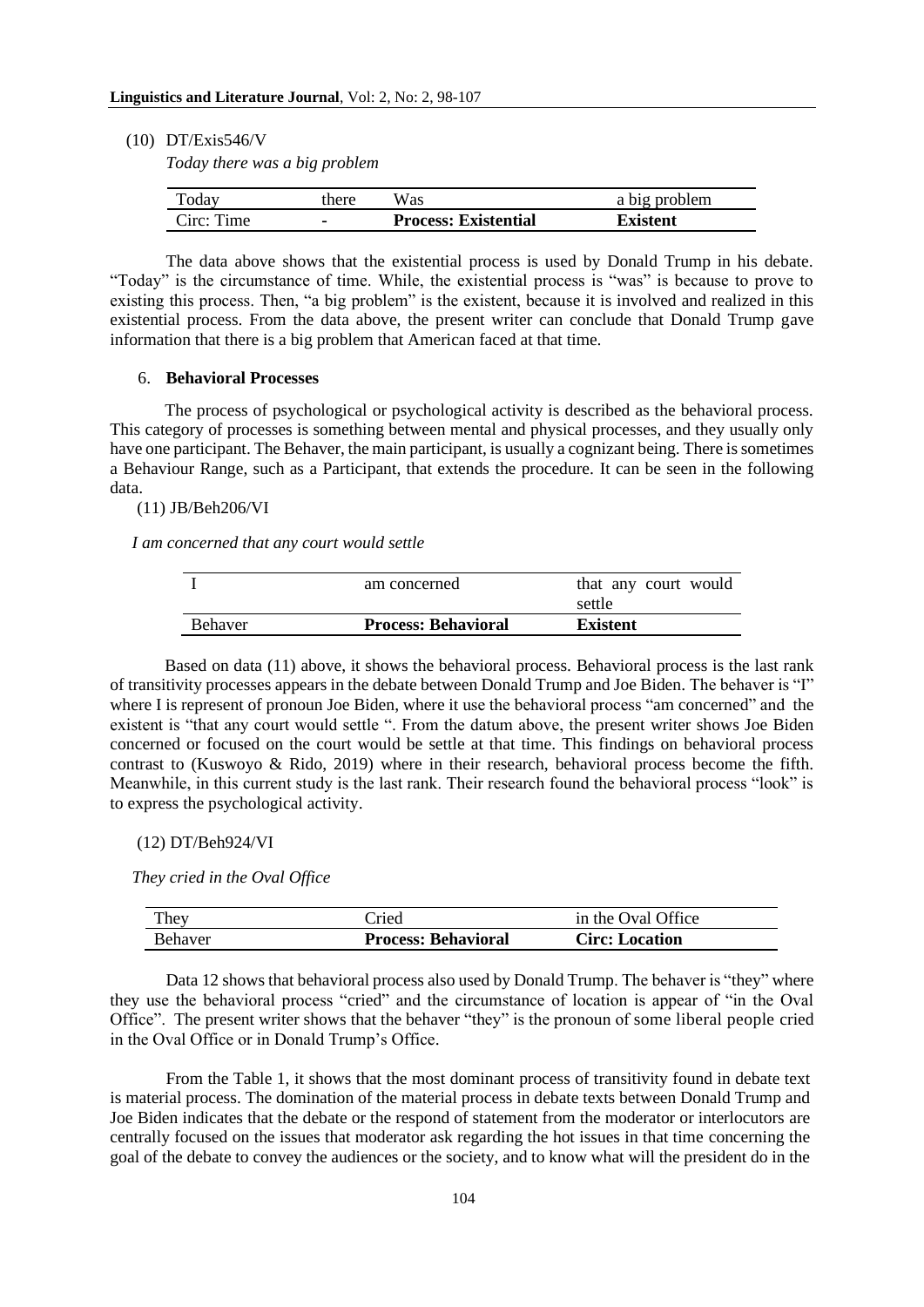future if they won the election. This finding may be similar to that of (Kuswoyo  $\&$  Rido, 2019) who found that the orientation stage is employed more frequently. The results also suggest that the use of material clauses is mostly focused on the actions of Donald Trump and Joe Biden in relation to the moderator's question or the hot issues in US.

# **CONCLUSION**

The debate between Donald Trump and Joe Biden is examined using transtivity theory in this current study. The six processes have been identified and discussed in details. Each process and participants presentation is identified and described. The transitivity system in systemic functional linguistics has been proven to be an effective tool in the political debate through qualitative analysis. The following is a summary of the important results: the six types of transitivity processes discovered in debate texts between Donald Trump and Joe Biden have various frequencies. Material processes, with strong power and resolve, are primarily used to define the measures that the newly elected administration would do or what the new president is expected to undertake in order to protect the country and resuscitate the economy. The frequent usage of "we, I, they, and he" shortens the gap between the speaker and the audience. While America's current situation is unsatisfactory, the new president's first and most significant responsibility will implement certain recovery measures in order to revitalize the country. Mental processes can be said in the smooth presentation of policy, the unification of people's thinking, and the striking of a sympathetic chord in the audience's hearts. As a result, we can see that the candidates commonly use the words "I" or "we." The attributive mode relationship all processes used here are a fantastic choice for grabbing the audience's attention and enlivening the environment. The focus of a debate is obviously on typical human physiological and psychological activity such as breathing, coughing, smiling, and so on; therefore, behavioral processes are not frequently exploited by both sides.

The reality revealed by the study is that whatever language forms the speaker chooses, they all serve the topics of the discourses. The participation function of language as doing something is the interpersonal function that indicates the speaker's meaning potential. This is the section in which the speaker shares his own opinions and judgments while also attempting to influence the opinions and behavior of others (Halliday & Matthiessen, 2014). In other words, it enables individuals to begin and maintain social contact, as well as to develop a sense of self and group identity. Language is used by the two candidates to interact with the audience, to develop and sustain specific relationships with individuals, to influence others' conduct, to make explicit their opinions, and to elicit and change others' attitudes, in addition to communicating certain facts. In political debates, those who pay more attention to interpersonal functions can more effectively propose policies and engage as many people as possible.

#### **REFERENCES**

- Afrianto, & Inayati, A. (2016). Existential process in Haeey Potter and the Chamber of seret: a systemic fuctional linguistic study. *Teknosastik: Jurnal Bahasa dan Sastra, 14*(1), 26-33.
- Afrianto, Indrayani, L. M., & Seomantri, Y. S. (2014). Transitivity analysis on Shakespeare's sonnets. *IOSR Journal of Humanities and Social Science, 9* , 78-85.
- Afrianto, Sujatna, E. S., Darmayanti, N., & Ariyani, F. (2020). Configuration of Lampung mental clause: a functional grammar inestigation. *Advances in Social Science, Education and Humanities Research, 539*, 222-226.
- Eggins, S. (2004). *An introduction to systemic functional linguistics (2nd Ed).* New York: NY: Continuum.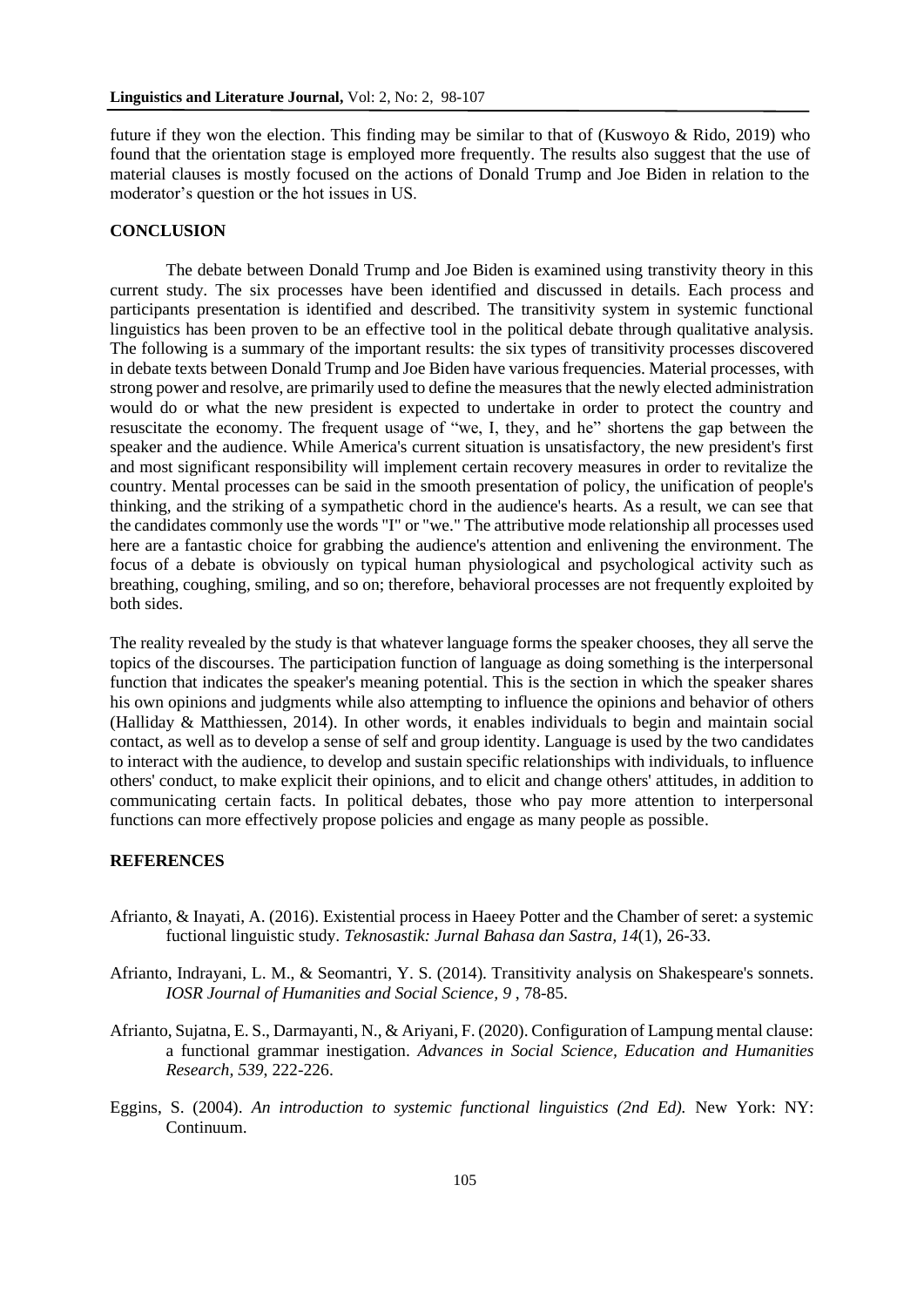- Eklesia, G., & Rido, A. (2020). Representation of people with HIV/AIDS in The Jakarta Post and Jakarta Globe: a critical discourse analysis. *Teknosastik: Jurnal Bahasa dan Sastra,17*(2), 120-133.
- Fadilah, R., & Kuswoyo, H. (2021). Transitivity analysis of news report on Covid-19 of Jakarta Post Press. *The 1st International conference on language, linguistic, literature, and education (ICLLE)*, Universitas Teknokrat Inodnesia. 132-141.
- Halliday, M. (1994). *An Intoduction to Fuctional Grammar (2nd Ed).* London: Arnold.
- Halliday, M. (1994). *An Introduction to Functional Grammar (2nd Ed).* London: Edward Arnold.
- Halliday, M. A., & Matthiessen, C. (2014). *An introduction to functional grammar. Third Edition.* London: Hodder Arnold.
- Ivana, P. I., & Suprayogi, S. (2020). The representation of Iran and United States in Donald Trump Speech : A critical discourse analysis. *Linguitics and Literature Journal, 1(2)*, 40-45.
- Istiani, R., & Puspita, D. (2020). Interactional Metadiscourse used in Bloomberg International debate. *Teknosastik: Jurnal Bahasa dan Sastra,1*(1), 13-20.
- Kuswoyo, H., & Rido, A. (2019). Process types of transitivity system in engineering literature introduction: a pedagogic discourse. *Lingua, Journal Bahasa & Sastra*, 8-11.
- Kuswoyo, H., Sujatna, ETS., Indriyani, LM., Rido, A., & Macdonald, D. (2021). 'Let's take a look….': An investigation of directives as negotiating interpersonal meaning in enggineering lectures. *Pertanika Journal of Social Science and Humnities, 29*(1), 47-69, 2021.
- Kuswoyo, H. (2013). A systemic functional grammar analysis of perception verb as found in Jane Austen's Pride and Prejudice. *The First International Seminar on Linguistics,* 142-150.
- Kuswoyo, H., Sujatna, ETS., Rido, A., & Indrayani, LM. (2020). Theme choice and thematic progression of dicussion section inEngineering English lectures. *ACM International conference proceeding series, 1-10.*
- Kuswoyo, H. (2016). Thematic Structure in Barack Obama's Press Conference: A Systemic Functional Grammar Study*. Advances in Language and Literary Studies, 7*(2), 257-267*.*
- Lan, H. N. (2018). Transitivity analysis of Donald Trump's language use in 2016 american presidential election debates. *International Conference Proceedings Graduate Research Symposium Proceedings*, 329-339.
- Marbum, L. A. (2016). Process types of transitivity system in the national geographic's articles . *The Episteme Journal of Linguistics and Literature Vol 3* (1-5), 1-25.
- Merriam, S. B. (2009). *Qualitative research: a guide to design and implementation .* San Fransisco: Jossey Bass.
- Munalim, L. (2017). Mental processes in teachers' reflection papers: a tranitivityanalysis in systemic functional Linguistics . *3L:The Southeast Asian Journal of English Language Studies, 23*(2), 154-166.
- Suprayogi, & Pranoto, B. E. (2020). The implementation of virtual exhibition project in English for Tourism Class for university Students. *Academic Journal Perspective, 8*(2), 87-97.
- Suprayogi, S., & Ivana, P. I. (2020). The represetation of Iran and United State in Donald Trump's speech. *Linguitiscs and Literature Journal*, *1*(2), 40-45.